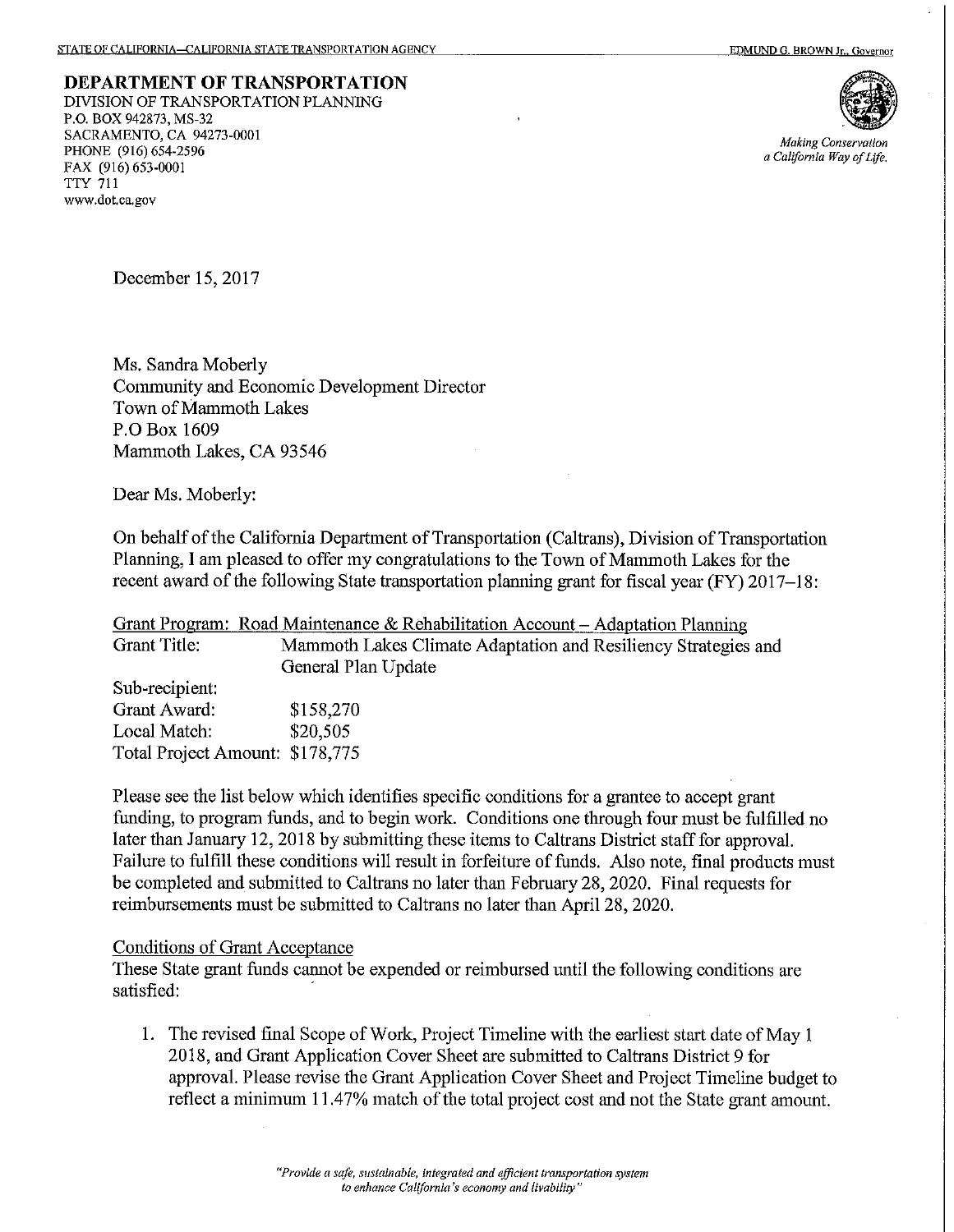Ms. Sandra Moberly December 15, 2017 Page 2

Refer to page 13 of the FY 2017-18 Grant Application Guide for additional information.

- 2. A Payee Data Record (STD, 204) is completed and submitted. Although the form indicates that government entities are not required to submit this form, it is needed to ensure payments are sent to the correct recipient.
- 3. If applicable, a Third Party In-kind Valuation Plan is submitted for the use of in-kind contributions to satisfy the minimum local match requirement. Third party in-kind contributions are goods and services donated from outside the grantee's agency, such as donated printing, facilities, interpreters, equipment, advertising, time and effort, staff time, and other goods and services.
- 4. If applicable, indirect costs must have been identified in the approved grant Scope of Work and project timeline.
- 5. A local resolution from the Town of Mammoth Lakes governing board stating the grant project title and title of the person authorized to enter into a contract with Caltrans must be provided no later than February 22, 2018.
- 6. The Town of Mammoth Lakes receives a fully executed contract and has been formally notified by Caltrans District staff to begin work.

The contracting process can begin once the first five conditions have been satisfied. For your convenience, a toolbox to aid you during this process is available on our website below:

## http://www.dot.ca.gov/hg/tpp/offices/orip/Grants/grants.html.

A Quarterly Progress Report with a brief narrative of completed project activities will need to be submitted to the district grant manager once the project is under way. Request for reimbursement with the required minimum local match can be submitted monthly, but must be submitted quarterly.

As outlined in the 2017-18 Adaptation Planning Grant Guide, grantees are required to submit case studies for the Integrated Climate Adaptation and Resiliency Program (ICARP) Adaptation Clearinghouse as part of their reporting requirements. Grantees will develop two case studies during the life of the grant:

- The Initial Case Study will be due two weeks after reception of fully executed contract  $\bullet$ from Caltrans District staff.
- The Final Case Study will be due one quarter prior to project end date.  $\bullet$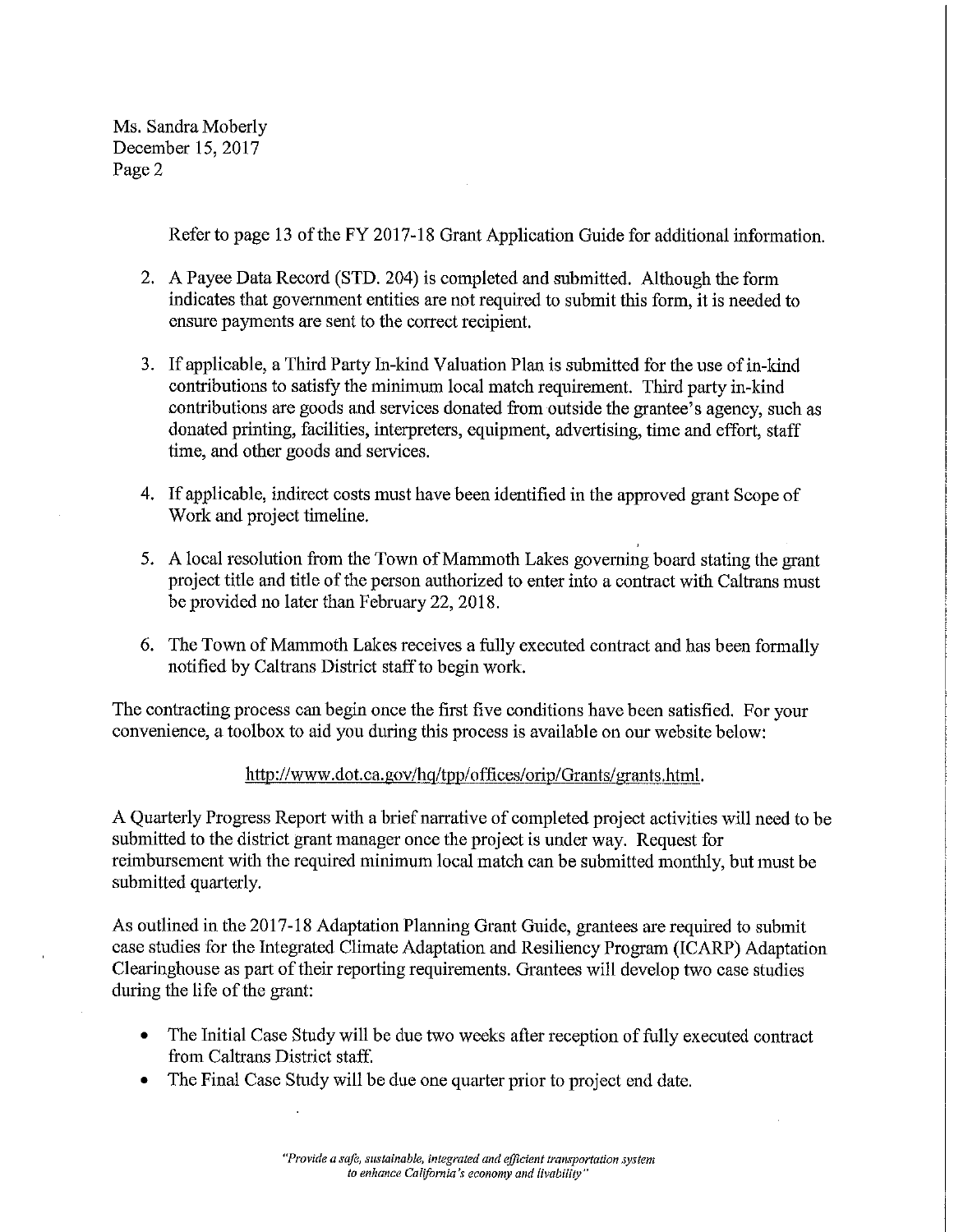Ms. Sandra Moberly December 15, 2017 Page 3

Caltrans Headquarters staff will provide a template and further instruction to the grantee in the coming weeks.

Please contact Mark A. Heckman, in Caltrans District 9, at (760) 872-1398, or Gilbert Valencia, Headquarters Liaison, at (916) 653-3076 if you have any questions concerning these grant funds or program requirements.

Sincerely;

**ERIN THOMPSON** Chief, Office of Regional Planning

c: Mark A. Heckman, Senior Transportation Planner, Caltrans, District 9 Austin H. West, Transportation Planner, Caltrans, District 9 Gilbert Valencia, Transportation Planner, Caltrans, Headquarters